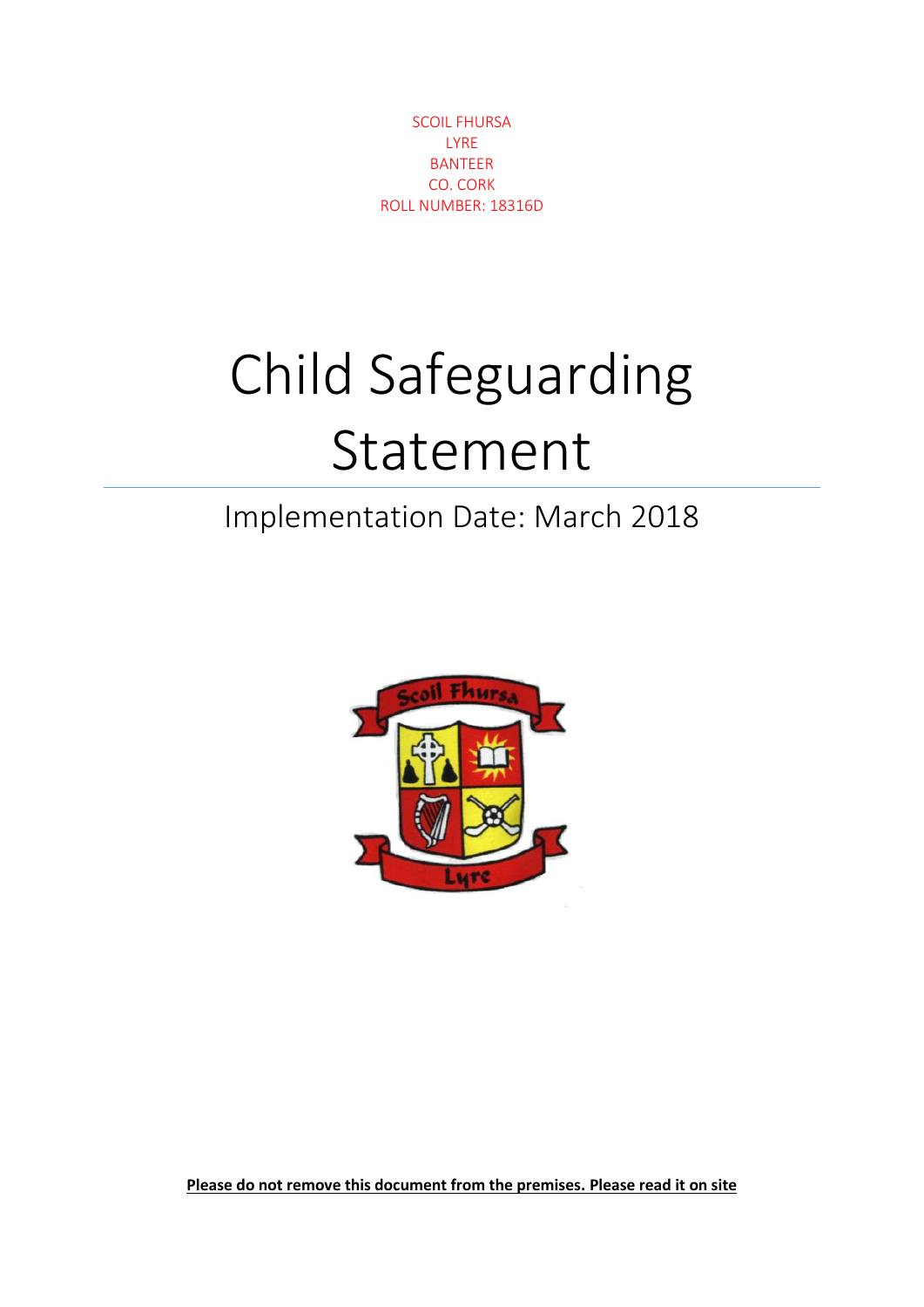

## Child Safeguarding Statement

Scoil Fhursa is a primary school providing primary education to pupils from Junior Infants to Sixth Class.

In accordance with the requirements of the Children First Act 2015, Children First: National Guidance for the Protection and Welfare of Children 2017, the Child Protection Procedures for Primary and Post Primary Schools 2017 and Tusla Guidance on the preparation of Child Safeguarding Statements, the Board of Management of Scoil Fhursa has agreed the Child Safeguarding Statement set out in this document.

- 1 The Board of Management has adopted and will implement fully and without modification the Department's Child Protection Procedures for Primary and Post Primary Schools 2017 as part of this overall Child Safeguarding Statement
- 2 The Designated Liaison Person (DLP) is **Noreen Duggan (Principal)**

- 3 The Deputy Designated Liaison Person (Deputy DLP is **Christina White (Deputy Principal)**
- 4 The Board of Management recognises that child protection and welfare considerations permeate all aspects of school life and must be reflected in all of the school's policies, procedures, practices and activities. In its policies, procedures, practices and activities, the school will adhere to the following principles of best practice in child protection and welfare:

The school will:

- recognise that the protection and welfare of children is of paramount importance, regardless of all other considerations;
- fully comply with its statutory obligations under the Children First Act 2015 and other relevant legislation relating to the protection and welfare of children;
- fully co-operate with the relevant statutory authorities in relation to child protection and welfare matters
- adopt safe practices to minimise the possibility of harm or accidents happening to children and protect workers from the necessity to take unnecessary risks that may leave themselves open to accusations of abuse or neglect;
- develop a practice of openness with parents and encourage parental involvement in the education of their children; and
- fully respect confidentiality requirements in dealing with child protection matters.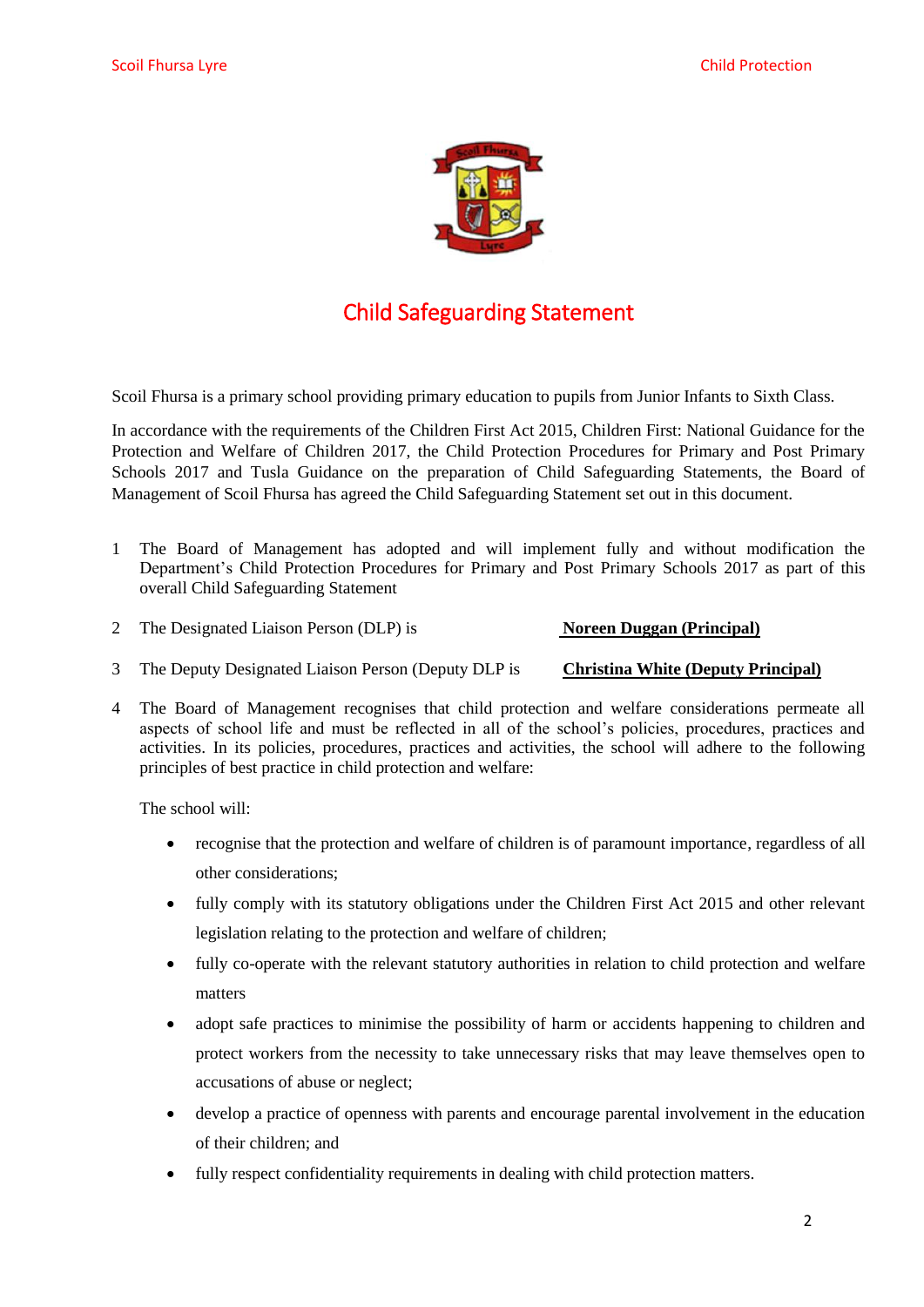- 5 The following procedures/measures are in place:
	- In relation to any member of staff who is the subject of any investigation (howsoever described) in respect of any act, omission or circumstance in respect of a child attending the school, the school adheres to the relevant procedures set out in Chapter 7 of the Child Protection Procedures for Primary and Post-Primary Schools 2017 and to the relevant agreed disciplinary procedures for school staff which are published on the DES website.
	- In relation to the selection or recruitment of staff and their suitability to work with children, the school adheres to the statutory vetting requirements of the National Vetting Bureau (Children and Vulnerable Persons) Acts 2012 to 2016 and to the wider duty of care guidance set out in relevant Garda vetting and recruitment circulars published by the DES and available on the DES website.
	- In relation to the provision of information and where necessary, instruction and training, to staff in respect of the identification of the occurrence of harm (as defined in the 2015 Act) the school-
		- Has provided each member of staff with a copy of the school's Child Safeguarding Statement
		- $\triangleright$  Ensures all new staff are provided with a copy of the school's Child Safeguarding Statement
		- $\triangleright$  Encourages staff to avail of relevant training
		- Encourages Board of Management members to avail of relevant training
		- The Board of Management maintains records of all staff and Board member training
	- In relation to reporting of child protection concerns to Tusla, all school personnel are required to adhere to the procedures set out in the Child Protection Procedures for Primary and Post-Primary Schools 2017, including in the case of registered teachers, those in relation to mandated reporting under the Children First Act 2015.
	- In this school the Board has appointed the above named DLP as the "relevant person" (as defined in the Children First Act 2015) to be the first point of contact in respect of the child safeguarding statement.
	- All registered teachers employed by the school are mandated persons under the Children First Act 2015.
	- In accordance with the Children First Act 2015, the Board has carried out an assessment of any potential for harm to a child while attending the school or participating in school activities. A written assessment setting out the areas of risk identified and the school's procedures for managing those risks is attached as an appendix to this statement.
	- The various procedures referred to in this Statement can be accessed via the school's website, the DES website or will be made available on request by the school.
- 6 This statement has been published on the school's website and has been provided to all members of school personnel, the Parents' Association and the patron. It is readily accessible to parents and guardians on request. A copy of this Statement will be made available to Tusla and the Department if requested.
- 7 This Child Safeguarding Statement will be reviewed annually or as soon as practicable after there has been a material change in any matter to which this statement refers.